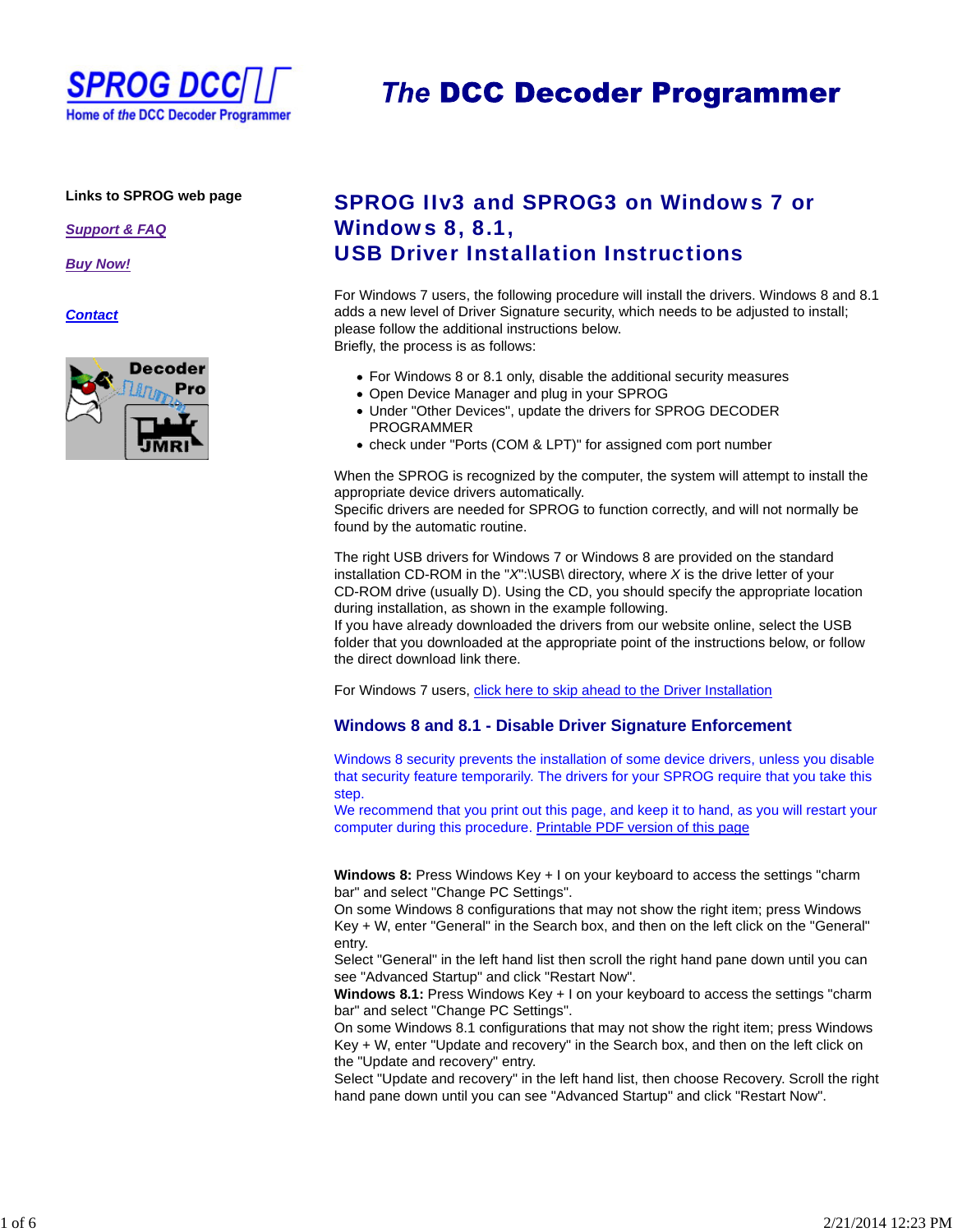





#### Click "Advanced Options".



### Click "Startup Settings"



Click "Restart". Windows will restart into the Startup Settings menu.



Press 7 on your keyboard to "Disable Driver Signature Enforcement"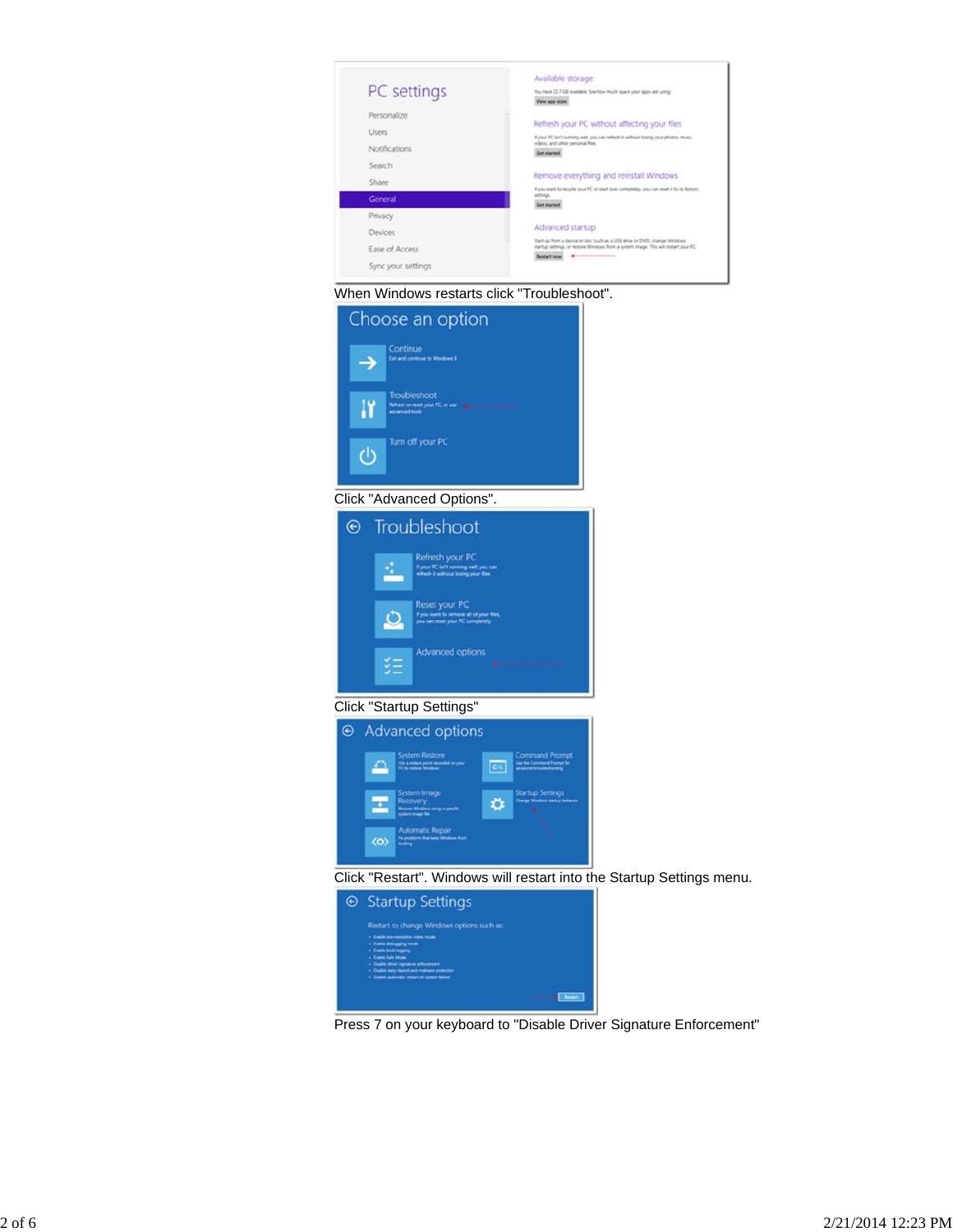

Your PC will reboot. Proceed with the USB Drivers installation as listed below.

#### **USB Drivers - Installation**

Open Device Manager. Depending upon your edition of Windows, this may be accessed by slightly different paths.

From the Start Menu, select Control Panel from the right hand list.

In Control Panel, select "Device Manager".

If Device Manager is not shown, select "Hardware and Sound", and then Device Manager.

| <b>Batteries</b>                                         |  |
|----------------------------------------------------------|--|
| <b>Bluetooth Radios</b>                                  |  |
| Computer                                                 |  |
| <b>Disk drives</b>                                       |  |
| <b>Display adapters</b>                                  |  |
| DVD/CD-ROM drives وَبِيْنِ و                             |  |
| HL-DT-ST DVD+-RW GS20N SCSI CdRom Device                 |  |
| ▷ 粵圖 Human Interface Devices                             |  |
| <b>IDE ATA/ATAPI controllers</b>                         |  |
| <b>EEE 1394 Bus host controllers</b>                     |  |
| ंस्त्र Imaging devices                                   |  |
| ⊳ am Keyboards                                           |  |
| $\triangleright$ $\cdot$ Mice and other pointing devices |  |
| Monitors                                                 |  |
| Network adapters                                         |  |
| Other devices                                            |  |
| SPROG IIv3 DCC Programmer                                |  |
| <b>Di</b> Portable Devices                               |  |
| Processors                                               |  |
| SD host adapters                                         |  |
| Sound, video and game controllers                        |  |
| <b>D</b> July System devices                             |  |
| Universal Serial Bus controllers                         |  |
| <b>USB Virtualization</b>                                |  |
|                                                          |  |

The **SPROG IIv3 DCC Programmer** or similar name will (most likely) appear under "Other Devices"

Point to the SPROG IIv3 DCC Programmer entry and press the Right mouse button. Select "Update Driver Software", or select Properties, and under the Drivers tab, click "Update Drivers"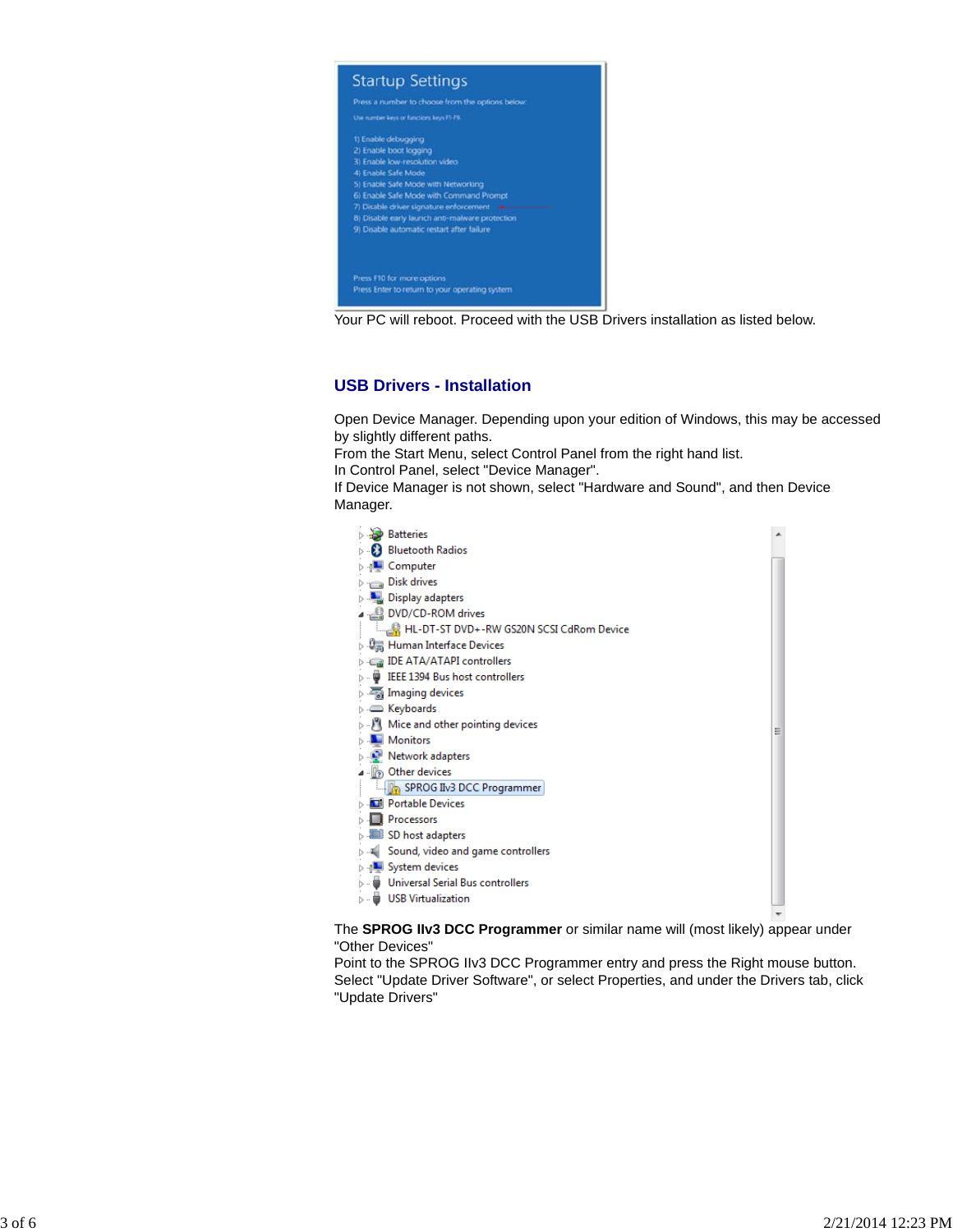

Click "Browse my computer for driver software", and then click the Browse button to find the drive letter for the CD-ROM supplied with SPROG.

For **SPROG IIv3**, select D:\USB\sprogIIv3

For **SPROG3**, select D:\USB\SPROG3

Check the "Include subfolders" box.

(If you do not have the CD, download the sprogliv3 package or the SPROG3 package for the drivers to install. These are compressed "zip" files and will need to be extracted by Windows, or a third party "zip" program.)

| Update Driver Software - SPROG IIv3 DCC Programmer                                                                                                                                                                 | x      |
|--------------------------------------------------------------------------------------------------------------------------------------------------------------------------------------------------------------------|--------|
| Browse for driver software on your computer                                                                                                                                                                        |        |
| Search for driver software in this location:                                                                                                                                                                       |        |
| D:\USB\sprogIIv3<br>Browse<br>▼                                                                                                                                                                                    |        |
| Include subfolders                                                                                                                                                                                                 |        |
| $\rightarrow$ Let me pick from a list of device drivers on my computer<br>This list will show installed driver software compatible with the device, and all driver<br>software in the same category as the device. |        |
| Next                                                                                                                                                                                                               | Cancel |

The wizard will take a short time to find and verify the drivers in this location.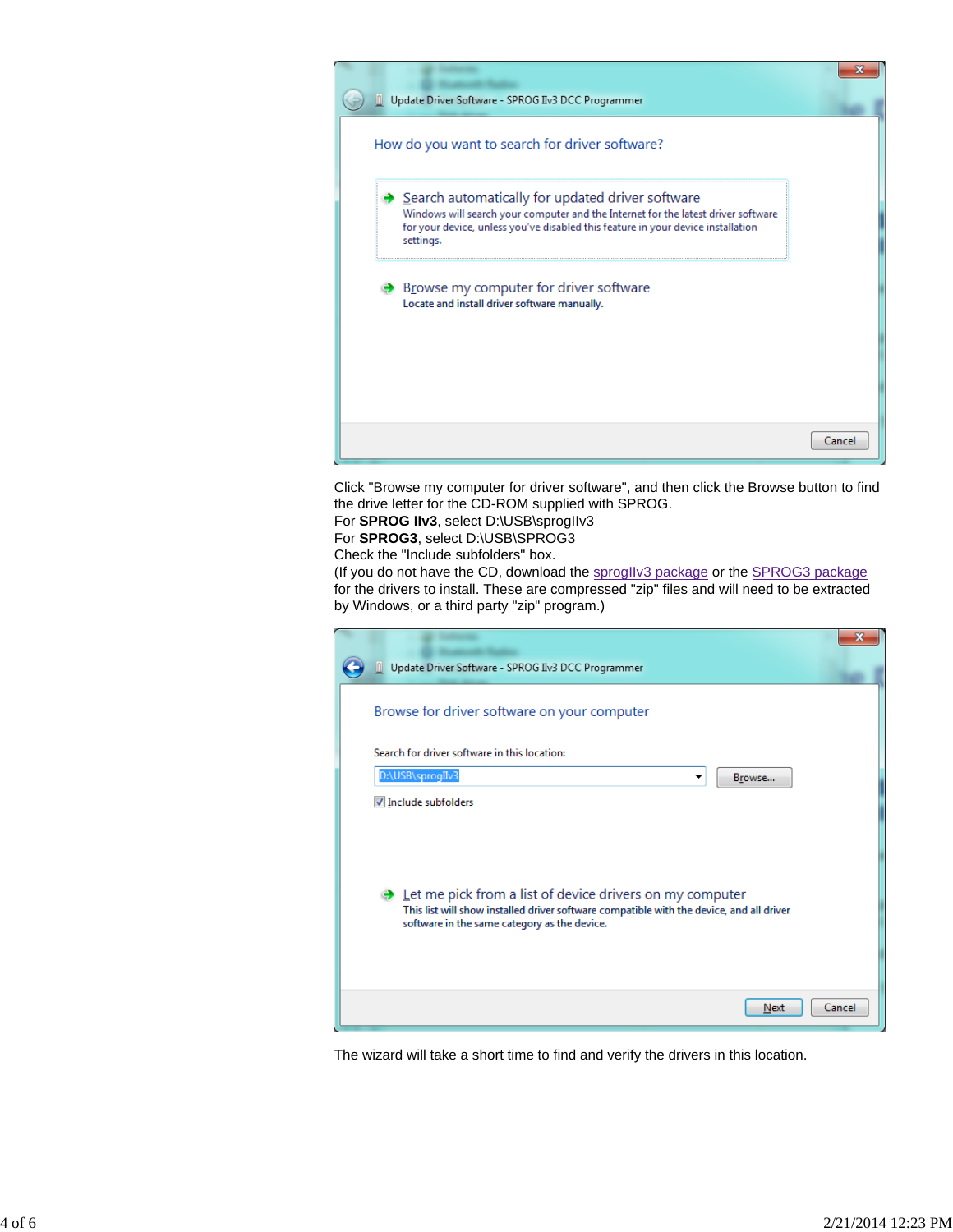

The base drivers are fully compatible with Windows7 and Windows8, and those supplied on the CD are the latest drivers. To make them SPROG device specific, the .inf files are edited which, unfortunately, causes this dialogue to appear. Click "Install this driver software anyway".

| Update Driver Software - SPROG IIv3 (COM4)                           | х     |
|----------------------------------------------------------------------|-------|
| Windows has successfully updated your driver software                |       |
| Windows has finished installing the driver software for this device: |       |
| SPROG II <sub>V</sub> 3                                              |       |
|                                                                      |       |
|                                                                      |       |
|                                                                      |       |
|                                                                      |       |
|                                                                      | Close |

Click "Close".

Now return to the Device Manager, and the entry will have changed.

The installation is complete, and the assigned serial port number will be displayed, see below.

**Important!** Note this Port number, as it is required when you run DecoderPro the first time.